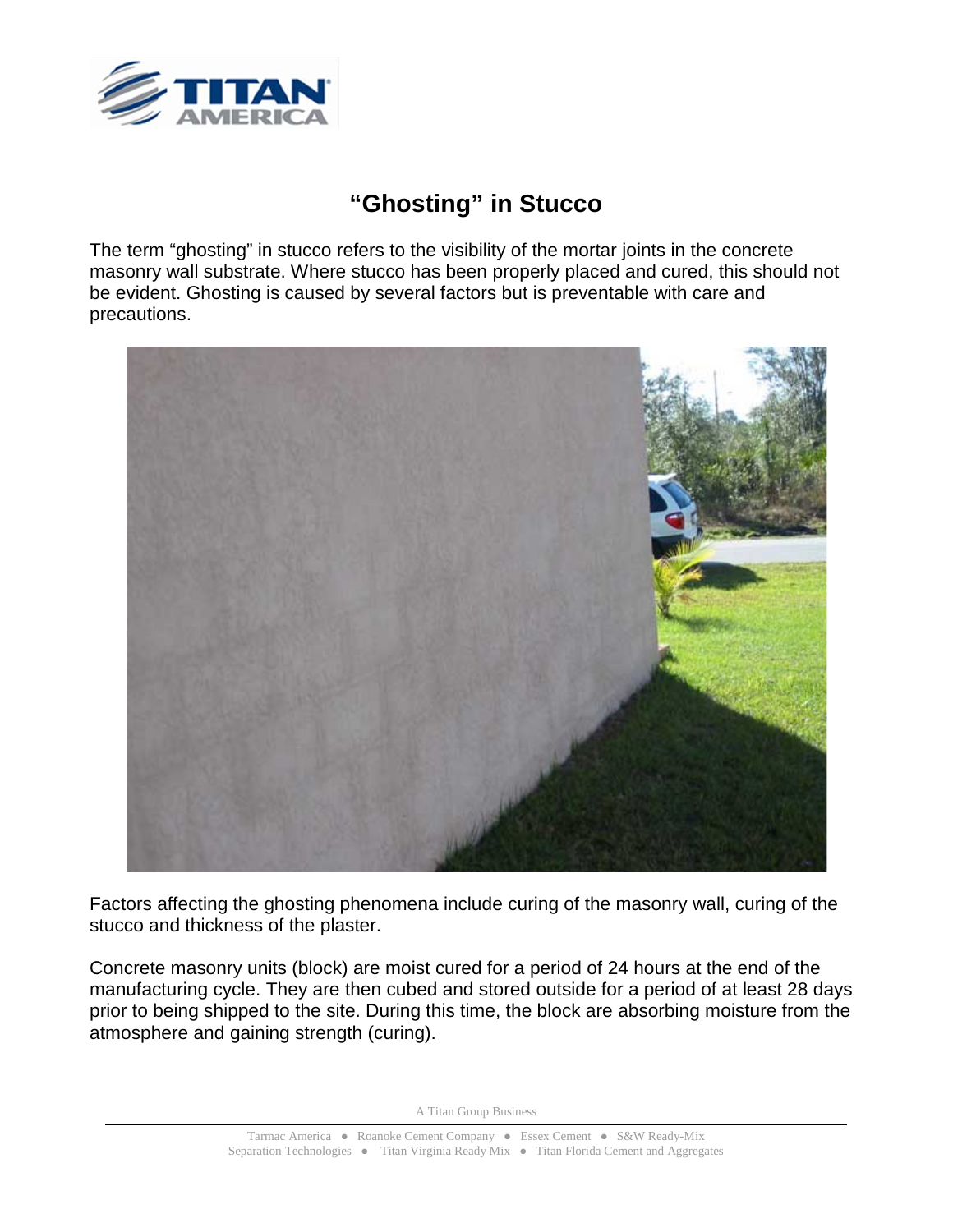On site, the block are set with fresh masonry mortar. By necessity and design, the block absorb the moisture from the wet mortar which carries with it the cement paste that will hydrate (cure) and create the bond that both holds the block together and apart. This process actually creates the initial cause of future ghosting. The mortar dries out faster and is less dense than the block itself. This causes it to both shrink somewhat and to be of a slightly different color. Remember that the block got to stay moist for 24 hours while the mortar does not.



The crack above is due to mortar shrinkage. Sometimes these cracks will continue in a "stair step pattern following the mortar joint. Shrinkage cracks are very narrow (usually less than 1/32 inch) but will reflect through the stucco.

Now the block and mortar wall continue to dry out prior to plastering. Again we place wet mortar, in this case stucco, onto the dry block wall. And again, the block and now the mortar joint absorb the water from the plaster causing the plaster to dry out quickly. The mortar joint will absorb the water at a faster rate due to its' being less dense and more starved for water than the block. Typically, this results in the mortar joint looking darker than the surrounding block.

The Florida Building Code and the referenced ASTM Standards require certain "nominal" thicknesses of plaster coats. Over concrete masonry the requirement is ½ inch in at least two coats (not counting the texture). Where the stucco has been applied at less than the required

A Titan Group Business